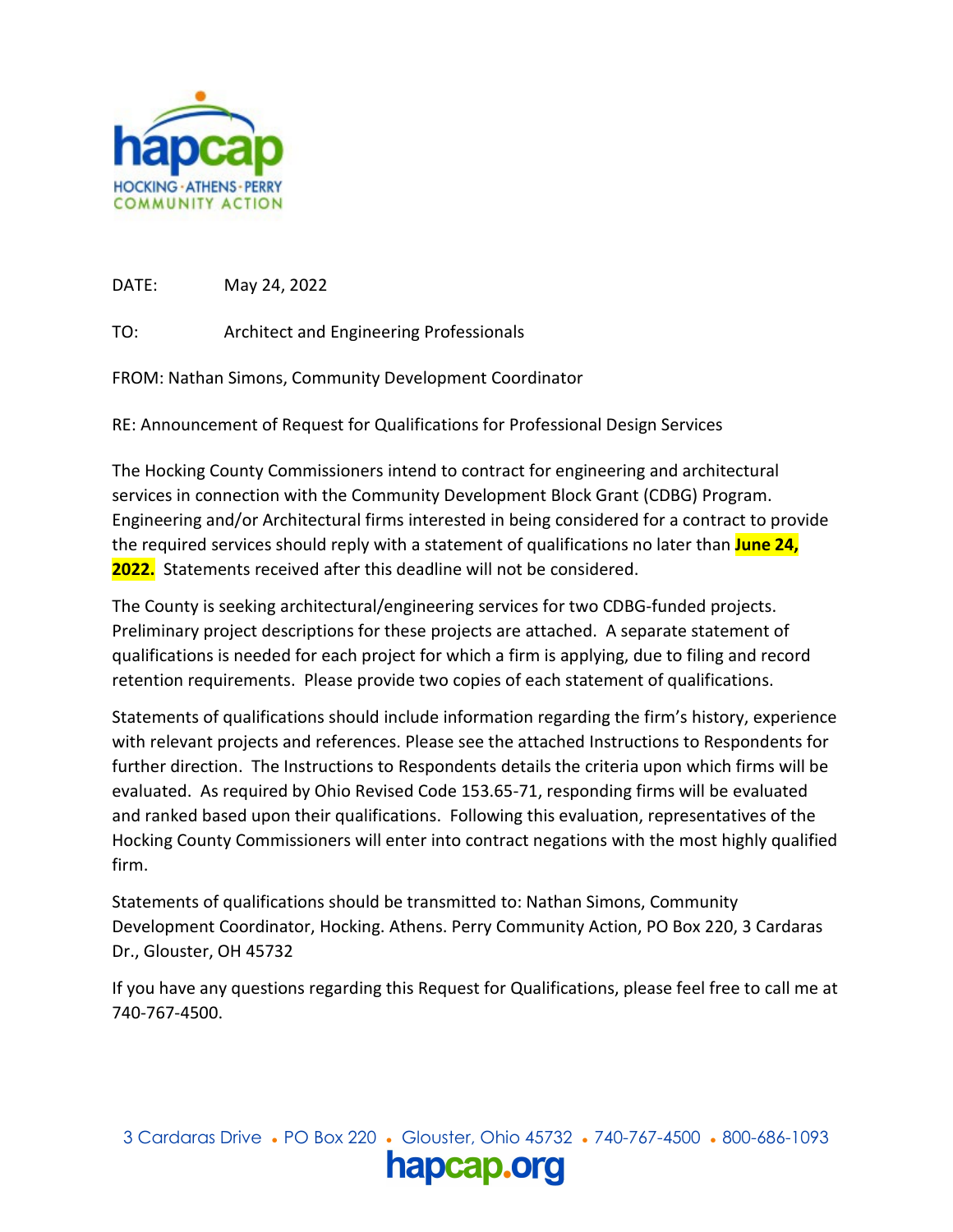# **Hocking County Community Development Block Grant Program 2021**

## **Request for Qualifications**

## **Instructions to Respondents**

In responding, please provide the following information:

#### **A. Firm and Individual Qualifications**

- The history of the firm including the year it was founded.
- The educational background of owner and key personnel.
- The experience of owner and key personnel.

### **B. Proximity to the project site**

- Location and mailing address of the main office and any field office.
- Proximity to project site, in distance.

### **C. Capacity to Perform Work**

- A narrative describing the firm's experience with the specific nature of the project.
- A narrative of the firm's equipment and facilities.
- Availability of staff to start and complete design and provide technical oversight.
- Preliminary schedule showing the amount of time that your firm believes would be necessary to have the project designed and ready to bid after the Service Agreement begins.
- Preliminary schedule showing the availability of staff to meet design and construction schedule requirements.

### **D. References**

• A minimum of three references on similar types of projects. If you cannot provide references on similar projects, please provide references on other types of projects. Please include telephone numbers, contact persons, and mailing address.

### **E. Past Performance for Public Authority**

- Any previous work performed for the Athens, Hocking or Perry County Commissioners or Hocking Athens Perry Community Action.
- Any familiarity that your firm has with the requirements of CDBG funding.

### **F. Affirmative Action**

• Additional points may be awarded to small businesses and businesses owned or controlled by socially and/or economically disadvantaged groups. Please indicate if your firm fits into one of the abovementioned categories.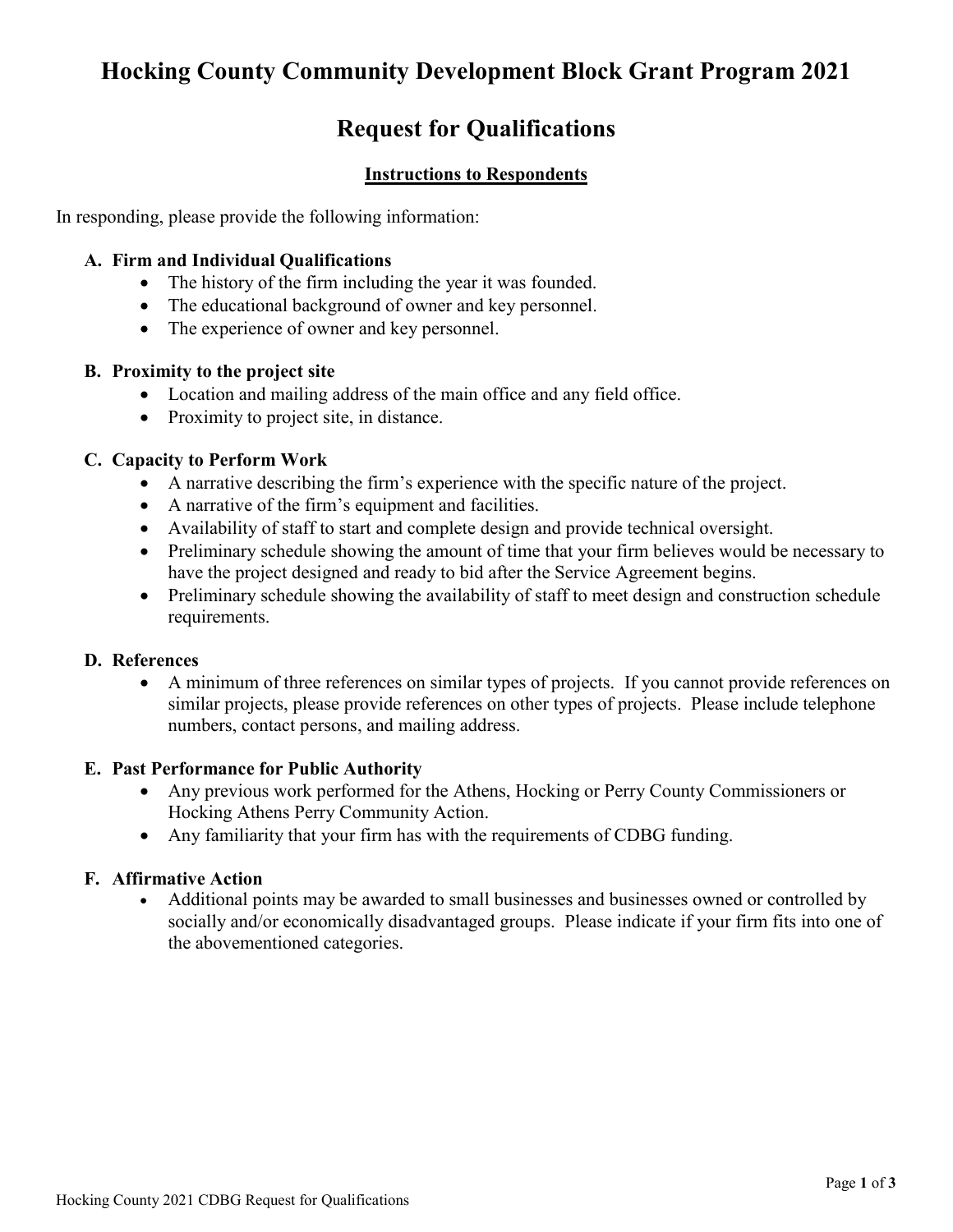## **Hocking County Community Development Block Grant Program 2021 Project #1**

- **1. Name of Project: Scenic Hills Senior Center Parking Facility Improvements**
- **Location: 580 Radio Lane, Logan, OH 43138**
- **Description:** This activity will involve repairs, paving to the front, back, and side lots at the Scenic Hills Education and Wellness Center. Activity will involve the excavation of 3200 S.F. of parking area, installation of 355 S.Y. of base course and 4010 S.Y of surface course asphalt.
- Architecture/Engineering scope of work will include project design, preparation of bidding specifications and drawings, review of bids, pre- and post- construction meetings, construction oversight as required, and obtaining all necessary permits. *The grant administrator will prepare the bidding documents, advertise for bids in a newspaper of circulation, coordinate the opening of bids, and prepare and maintain all construction contract documents.*
- **Total Project Budget**: \$ 83,600.00
- **Source of Funding**: CDBG
- **2. Name of Project: West Street Critical Infrastructure Sewer Facility Improvements**
- **Location: West Street, Logan, OH 43138**
- **Description:** The activity will provide sewer improvements to the West Street sewer infrastructure. The project will install 1200 linear feet of sanitary sewer line and 4 manholes.
- The Architecture/Engineering scope of work will include project design, preparation of bidding specifications and drawings, review of bids, pre- and post- construction meetings, construction oversight as required, and obtaining all necessary permits. *The grant administrator will prepare the bidding documents, advertise for bids in a newspaper of circulation, coordinate the opening of bids, and prepare and maintain all construction contract documents.*
- **Total Project Budget**: \$ 476,500.00
- **Source of Funding**: CDBG